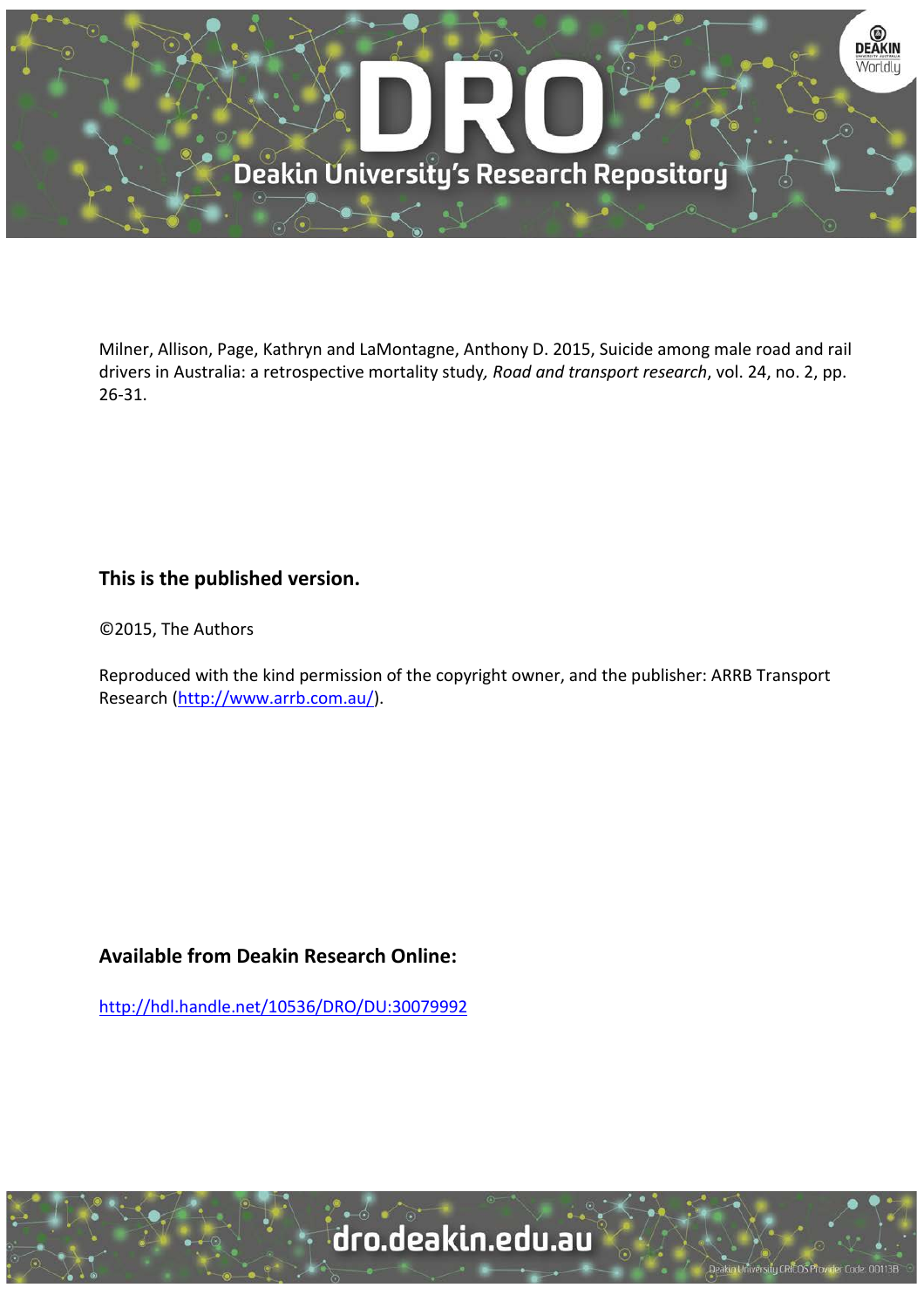# **Suicide among male road and rail drivers in Australia: a retrospective mortality study**

Allison Milner, Kathryn Page and Anthony D. LaMontagne

#### **Peer reviewed paper**

This paper has been critically reviewed by at least two recognised experts in the relevant field.

Originally submitted: October 2014

# **Abstract**

*Objectives:* This paper aims to describe the epidemiology of suicide among males employed in driving occupations (road and rail) compared to other male occupations in Australia.

*Methods:* Suicide cases among road and rail drivers were extracted from a national dataset of occupationally coded suicide cases for the period 2001 to 2010. Suicide rates per 100 000 were calculated and standardised using the Australian standard population (2001). Incidence rate ratios (IRR) with 95% confidence intervals were calculated using Mantell Haenszel rates and compared to all employed suicide cases.

*Results:* The majority of suicides in this occupational category occurred in truck drivers, followed by road and rail drivers. 98% of these suicides were among males; hence only males were included in further analyses. The age-standardised rate of male suicide among Road and Rail drivers over the period 2001 to 2010 was 22.6 per 100 000 (95% CI 19.2 to 25.9). The IRR of suicide in this occupational group compared to other male occupations was 1.42 (95% CI 1.26 to1.60).

*Conclusions:* Suicide among Road and Rail drivers is higher than in the other male occupations. Suicide prevention initiatives addressing these risk factors, while also providing access to treatment for those at risk, are clearly needed.

#### **INTRODUCTION**

Road and rail drivers, like other lower skilled and lower status occupational groups, are at high risk of physical and mental health problems, including multiple forms of cancer and heart disease (Riise, Moen & Nortvedt 2003; Guberan et al. 1992; Hedberg et al. 1993; Bigert et al. 2003). Two past retrospective mortality studies have reported road and rail drivers may also have a higher prevalence of suicide than other groups (Agerbo et al. 2007; Andersen et al. 2010). These findings align with a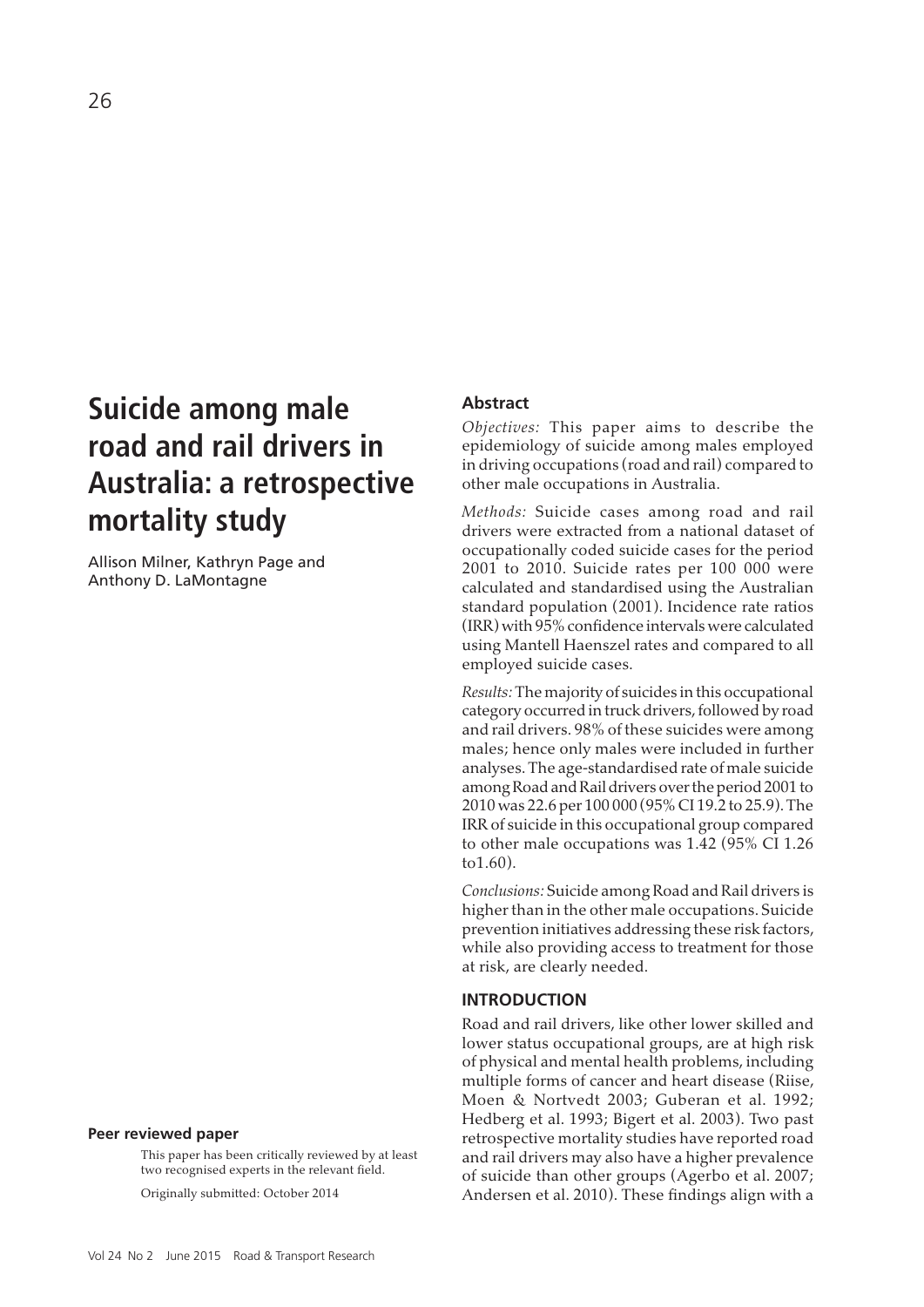recent systematic review and meta-analysis, which has shown that lower skilled occupations – such as road and rail drivers – had considerably greater risk of suicide than higher skilled occupations (Milner et al. 2013). However, these studies did not examine road and rail drivers independently from other low skilled occupations, and did not discuss the risk factors for suicide that may be specific to this group of employed persons. Thus, there is a need for further examination of suicide occurring in this occupational group. We hypothesise that rates of suicide among road and rail drivers will be higher than that of other occupational groups. Using population level suicide data over a ten-year period, we also describe basic demographic characteristics of these suicides (age and gender), and discuss factors that may contribute to suicide rates in in road and rail drivers based on past research.

# **METHODS**

# **Design and data source**

This retrospective case-series study utilised data from the National Coroners Information System (NCIS). NCIS is a national internet based data storage and retrieval system for Australian coronial cases, established in 2001. NCIS is utilised by coroners, government agencies and researchers for identifying cases for death investigation, research, and to monitor external causes of death in Australia. Previous to the advent of this database, researchers relied on mortality data provided by the Australian Institute of Health and Welfare, which provides relatively limited information on demographic factors such as occupation. NCIS provides users with basic demographic information, including employment status and occupation at the time of death. Ethical approval for this study was granted by the Justice Human Research Ethics Committee (Victoria) and the Melbourne School of Population Health Human Ethics Advisory Group.

# **Eligibility and data extraction**

All cases officially recorded as intentional selfharm in NCIS were extracted in January 2013 for the period 2001 to 2010. The raw data file included 26 471 individual cases. The years 2001 to 2010 were included in this study. Text descriptions of occupation and employment status at the time of death were extracted for each case. Data was also obtained on sex and age.

# **Coding of occupation**

Occupational information was coded by two researchers according to the Australian and New Zealand Standard Classification of Occupations (ANZSCO) (up to the 6-digit level) (ABS 2009). If more than one occupation was reported, the researchers took the first listed as the primary occupation, unless the second listed occupation provided additional information that the first could not offer (e.g., transport/road driver). Ambiguous occupational information was coded at the broadest level or was marked as uncodable. Consensus was reached via discussion.

# **Sample definition**

Road and rail driver suicides were identified using the occupational information in NCIS case files. Those considered eligible for the study were coded under ANZSCO sub-group major group '73 − Road and Rail drivers'. This occupational group are described as drivers of cars, buses, coaches, trains, trams, vans and trucks to transport passengers and freight. All other occupations, coded according to ANZSCO represented the comparison group. This includes the rest of the working population, from general managers, and chief executives officers (ANZSCO major grouping 1) to general labourers (ANZSCO major grouping 8).

# **Statistical analysis**

Descriptive and frequency tests were used to assess suicide by age-group among Road and Rail drivers compared to all other occupations in NCIS. For each group, incidence suicide rates per 100 000 persons were calculated by dividing the total number of suicides in a year by the average number of people in that occupation using the 2001 census data. Rates were then multiplied by 100 000 persons. Following this, rates were directly standardised using the 2001 Australian standard population, yielding agestandardised rates expressed per 100 000 persons per year in the examined occupational groups.

Incidence rate ratios with 95% confidence intervals were calculated to compare the incidence of suicide in the population of interest (road and rail drivers) to that of the all other occupations. The incidence rate ratio (IRR) calculation was (*Equation 1*):

$$
IRR = [d_1/T_1] / [d_0/T_0]
$$
 (1)

where:

- $d_1$  = suicides in the 'road and rail drivers' category,
- $T_1$  = person-years in 'road and rail drivers',
- $d_0$  = suicides in all other occupations,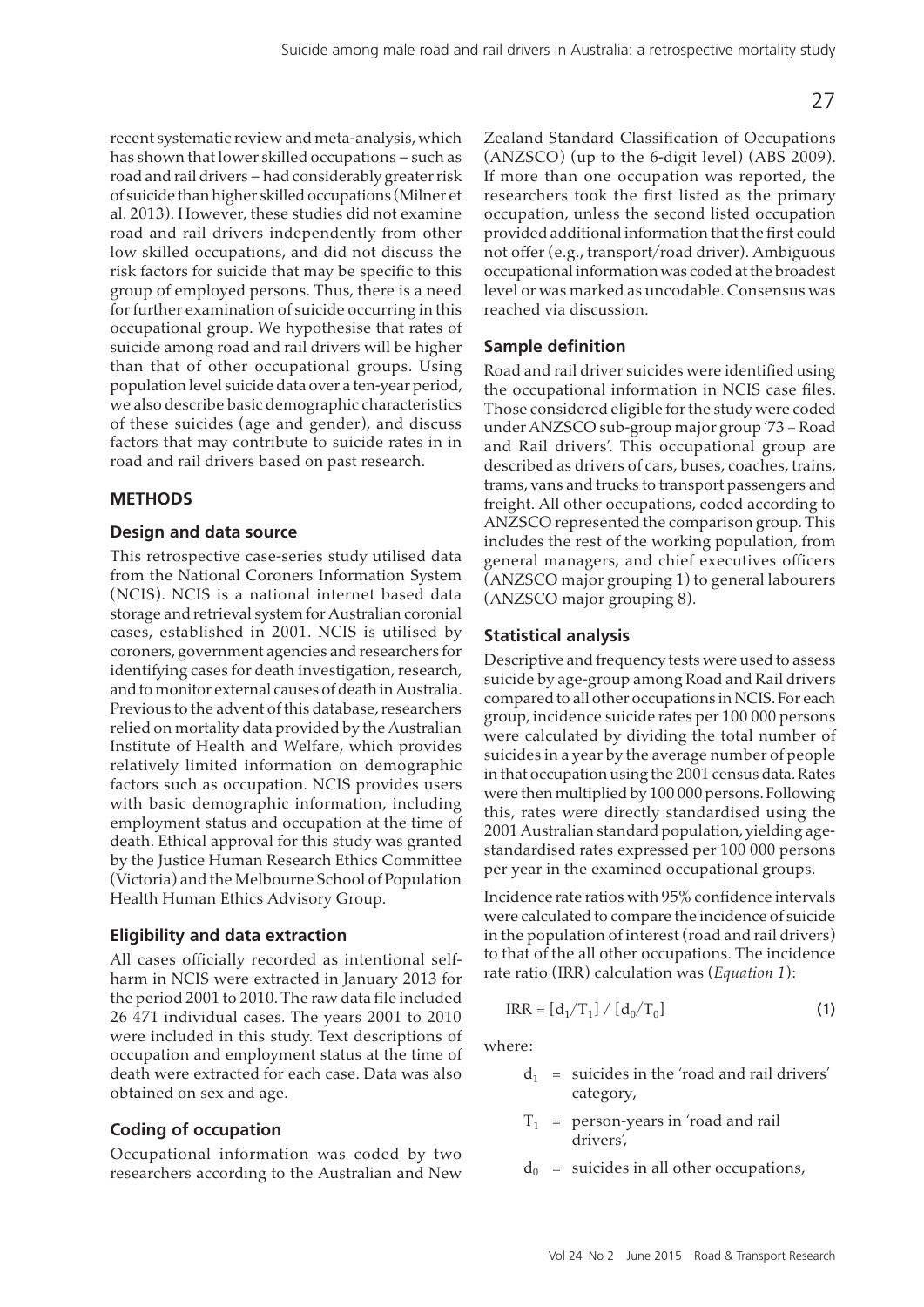28

 $T_0$  = person-years in all other occupations.

We used Mantel Haenszel (M-H) weights ( $\rm w_i$  = weight for each rate ratio by age) to control for confounding related to age. The formula for this was (*Equation 2*):

$$
M-H IRR = \Sigma (w_i^* IRR_i) / \Sigma w_i
$$
 (2)

So, weights by age strata were multiplied by the IRR by age strata and then summed, and then divided by the sum of the weights.

# **RESULTS**

There were 513 suicides among Road and Rail drivers over the period 2001 to 2010. The majority of these (63%) were among truck drivers, followed by automobile (10%) and rail drivers (9.9%). A smaller proportion of cases comprised bus and coach drivers (7.6%), delivery drivers (6.24%), and train and tram drivers (2.73%). 98% of these suicides were among males (n=502). Due to this, only male suicide was analysed in this paper.

Differences in the age distribution of rail and road driver suicide compared to the rest of the male working population (all other occupations) (*Table 1*) suggests that road and rail drivers were slightly older, which is likely to reflect the fact that these people need a driver's license in order to be employed in this occupational group. These differences, however, were not significant in a chisquare test.

| Table 1<br>Age-distribution of road and rail driver suicide<br>in Australia, 2001 to 2010, males only |                                     |                             |
|-------------------------------------------------------------------------------------------------------|-------------------------------------|-----------------------------|
|                                                                                                       | All other<br>occupations<br>$(\% )$ | Road<br>and rail<br>$(\% )$ |
| $15-24y$                                                                                              | 12.8                                | 3.8                         |
| $25 - 34y$                                                                                            | 24.6                                | 22.3                        |
| $35-44y$                                                                                              | 28.0                                | 33.7                        |
| $45-54y$                                                                                              | 22.2                                | 26.7                        |
| 55-64y                                                                                                | 12.4                                | 13.5                        |
| Total $(n)$                                                                                           | 7003                                | 502                         |

The overall age standardised rate of suicide among Road and Rail drivers was 22.6 per 100 000 (95% CI 19.2 to 25.9) over the period 2001 to 2010. The rate of suicide among all other occupations was 15.9 per 100 000 (95% CI 15.4 to 16.4). Both the crude incident rate ratio (IRR) (IRR 1.42, 95% CI 1.26 to 1.60, p<0.05) and the Mantel Haenszel rate (controlling for age) (M-H IRR 1.42, 95% CI 1.26 to 1.60,  $p<0.05$ ) support the hypothesis that road and rail drivers had a significantly higher suicide rate than all other occupational groups over the period 2001 to 2010. The rate of suicide among road and rail drivers was also considerably higher than the general male suicide rate over the period 2001 to 2010 (between 15 and 17.5 per 100 000) (ABS 2013).

#### **CONCLUSION**

The main result of this paper is that male road and rail drivers had significantly higher suicide rates than other male occupational groups over the period 2001 to 2010. It is likely that the rates of suicide by occupation were even higher than we have reported in this paper due to problems in the under-reporting of suicide and its miscoding as other causes of death (e.g. undetermined and accidental) (De Leo et al. 2010). It is also possible that occupations were incorrectly coded, despite the use of two coders and standardised coding framework. It is a further limitation that we were not able to provide greater information on differences by gender and by specific job title, recognising that there may be marked differences in the risk factors facing drivers in different industries (e.g. taxi driving versus long haul trucking). Even within the category of truck drivers, which is where the bulk of suicides occurred over the time period examined, there is considerable diversity in operational environments pertaining to short distance (local), long-distance intrastate and long- distance interstate drivers.

Notwithstanding these limitations, our results align with international studies demonstrating the generally worse health (Riise et al. 2003; Guberan et al. 1992; Hedberg et al. 1993; Bigert et al. 2003) and higher rates of suicide in occupational drivers (Agerbo et al. 2007; Andersen et al. 2010). The rate of suicide in road and rail drivers in Australia is similar to that found in Britain (Roberts et al. 2013), and is roughly equivalent to other male dominated transport or physically demanding jobs (Roberts, Jaremin & Lloyd 2013; Andersen et al. 2010).

The main risks identified for poor health among road and rail drivers are connected to their worse health behaviours (e.g. alcohol consumption and smoking), and greater exposure to poor psychosocial working conditions such as high job strain, job dissatisfaction, fatigue, and turnover (Blonk et al. 2002; de Croon et al. 2004). Similar to other low skilled workers, for example, those in the construction industry (who are also an at risk group in terms of suicide) (Milner et al. 2014),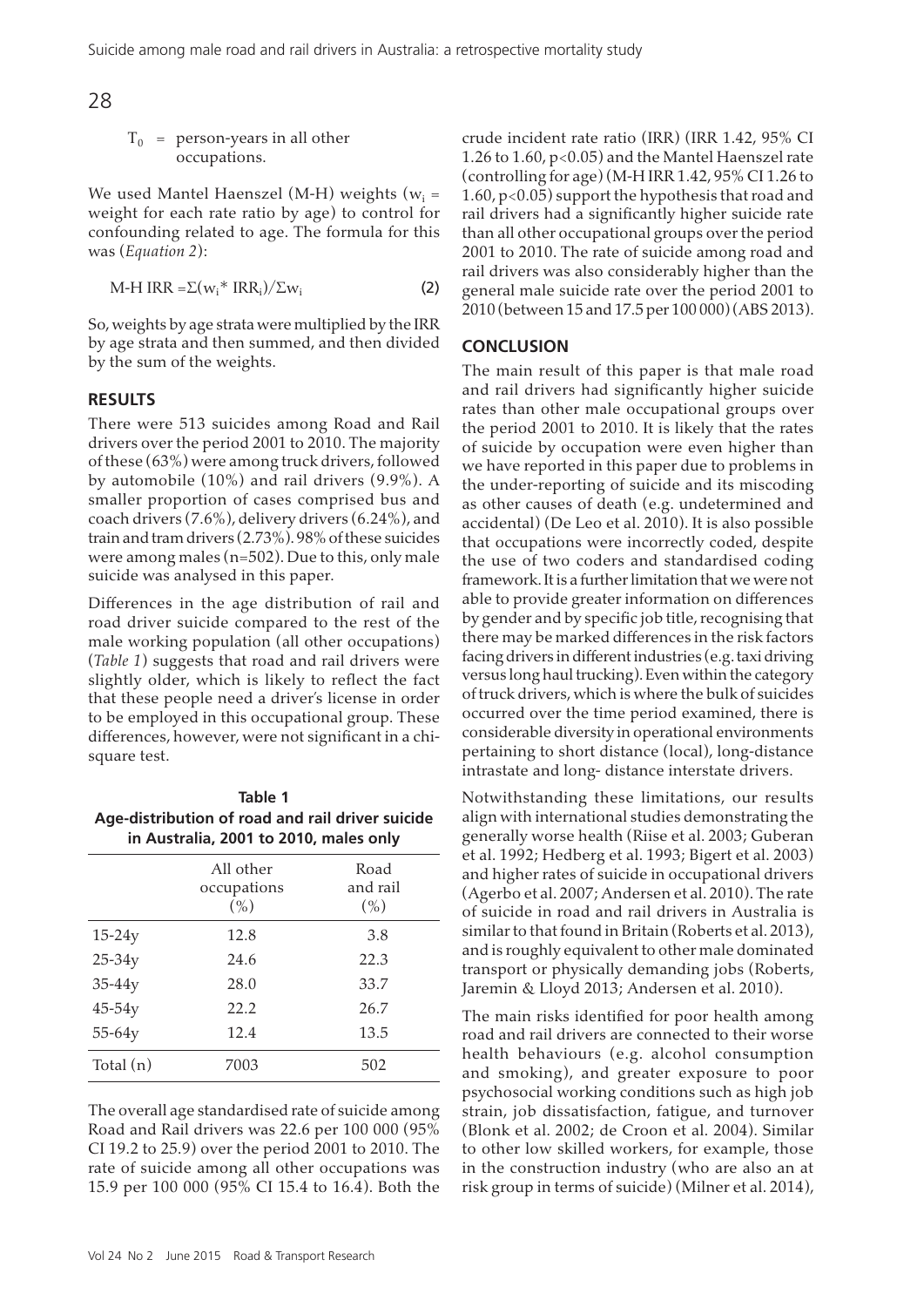truck drivers have difficulty recovering from work during off-work time (leading to a prolonged experience of work stress), particularly amongst those working irregular hours. Previous research suggests that these psychosocial job stressors are associated with a higher risk of suicide (Ostry et al. 2007; Schneider et al. 2011), although these studies have not specifically examined road and rail drivers as an occupational group. However, based on the above, we speculate that the work-related stressors faced by those employed in rail and road professions contribute to their higher rates of suicide.

There are numerous possible other reasons for the higher burden of suicide among road and rail drivers. First of all, this could be indicative of a wider socio-economic disadvantage (Lorant et al. 2003), as individuals employed in these jobs were among the lowest skilled workers in the Australian population, who would also tend to earn the least and be the least educated. Another possible explanation for this result may the male sample. In Australia and many other countries, males tend to have markedly higher suicide rates than women (ABS 2013). The reason for this is attributed to a range of factors, including a lack of help seeking, the likelihood of them choosing more lethal suicide methods than females, and cultural and normative stereotypes around masculinity (Moller-Leimkuhler 2003).

Future research should focus on providing a better description of mental health problems and suicide among road and rail drivers, focusing particularly on differences by gender (we were unable to assess female suicide in this paper due to low numbers) and by specific job, including both qualitative and quantitative studies. We also wish to qualify our results by noting that there has been considerable investment in road traffic safety in Australia, and corresponding to this, the number of road fatalities has decreased by more than half in Australia since 1970 (ABS 2012). Past research suggests that the marked decline in traffic injury deaths reflects the success of road safety intervention strategies implemented across the country (Richter et al. 2006; Stevenson & Thompson 2014) and investment in ongoing research into safety and road use (including its occupational health and safety dimensions) (see for example Feyer & Williamson 1995; Driscoll et al. 2002; Feyer, Williamson & Friswell 1997; Stevenson & Thompson 2014). Nevertheless, occupational driving-related injury and mortality has been underaddressed relative to the size of the problem, and warrants further research as well as policy and practice attention (Stuckey, Lamontagne & Sim 2007 ;Stuckey et al. 2010).

To our knowledge there are few if any suicide prevention initiatives in the driving occupations employment sectors. Following best practice in workplace suicide prevention (WHO 2006), these initiatives should involve both identifying and managing occupational stressors (e.g. reward and recognition at work, social support, reducing job demands), promoting mental health and mental health literacy, and ensuring the access to treatment and rehabilitation is provided for those at risk in this occupational group, as we have described previously with respect to workplace mental health programs across the working population (LaMontagne et al. 2014).

#### **REFERENCES**

ABS 2009. ANZSCO − *Australian and New Zealand Standard Classification of Occupations, First Edition, Revision 1*, Cat. No. 1220.0, Australian Bureau of Statistics, Canberra.

ABS 2012. *Year Book Australia, 2012, Accidents, Injuries and Fatalities, Transport-Related Deaths*, Cat. No. 1301.0, Australian Bureau of Statistics, Canberra.

ABS 2013. *Causes of Death data, 2011*, Catalogue number 3303.0, Australian Bureau of Statistics, Canberra.

Agerbo, E, Gunnell, D, Bonde, JP, Mortensen, PB & Nordentoft, M 2007. 'Suicide and occupation: the impact of socio-economic, demographic and psychiatric differences', *Psychological Medicine*, vol. 37, no. 8, pp. 1131-40.

Andersen, K, Hawgood, J, Klieve, H, Kolves, K & De Leo, D 2010. 'Suicide in selected occupations in Queensland: evidence from the state suicide register', *Australian & New Zealand Journal of Psychiatry*, vol. 44, no. 3, pp. 243-9.

Bigert, C, Gustavsson, P, Hallqvist, J, Hogstedt, C, Lewne, M, Plato, N, Reuterwall, C & Scheele, P 2003. 'Myocardial infarction among professional drivers', *Epidemiology*, vol. 14, no. 3, pp. 333-9.

Blonk, RWB, Broersen, JPJ, De Croon, EM, Frings-Dresen, MHW & De Zwart, BCH 2002. 'Job stress, fatigue, and job dissatisfaction in Dutch lorry drivers: towards an occupation specific model of job demands and control', *Occupational and Environmental Medicine*, vol. 59, no. 6 pp. 356-61.

De Croon, EM, Sluiter, JK, Blonk, RWB, Broersen, JPJ & Frings-Dresen, MHW 2004. 'Stressful Work, Psychological Job Strain, and Turnover: A 2-Year Prospective Cohort Study of Truck Drivers', *Journal of Applied Psychology*, vol. 89, no. pp. 442-454.

De Leo, D, Dudley, MJ, Aebersold, CJ, Mendoza, JA, Barnes, MA, Harrison, JE & Ranson, DL 2010. 'Achieving standardised reporting of suicide in Australia: rationale and program for change', *Medical Journal of Australia*, vol. 192, no. 8, pp. 452-6.

Driscoll, T, Feyer, AM, Stout, N & Williamson, A 2002. 'Assessing the classification of work-relatedness of fatal incidents: a comparison between Australia, New Zealand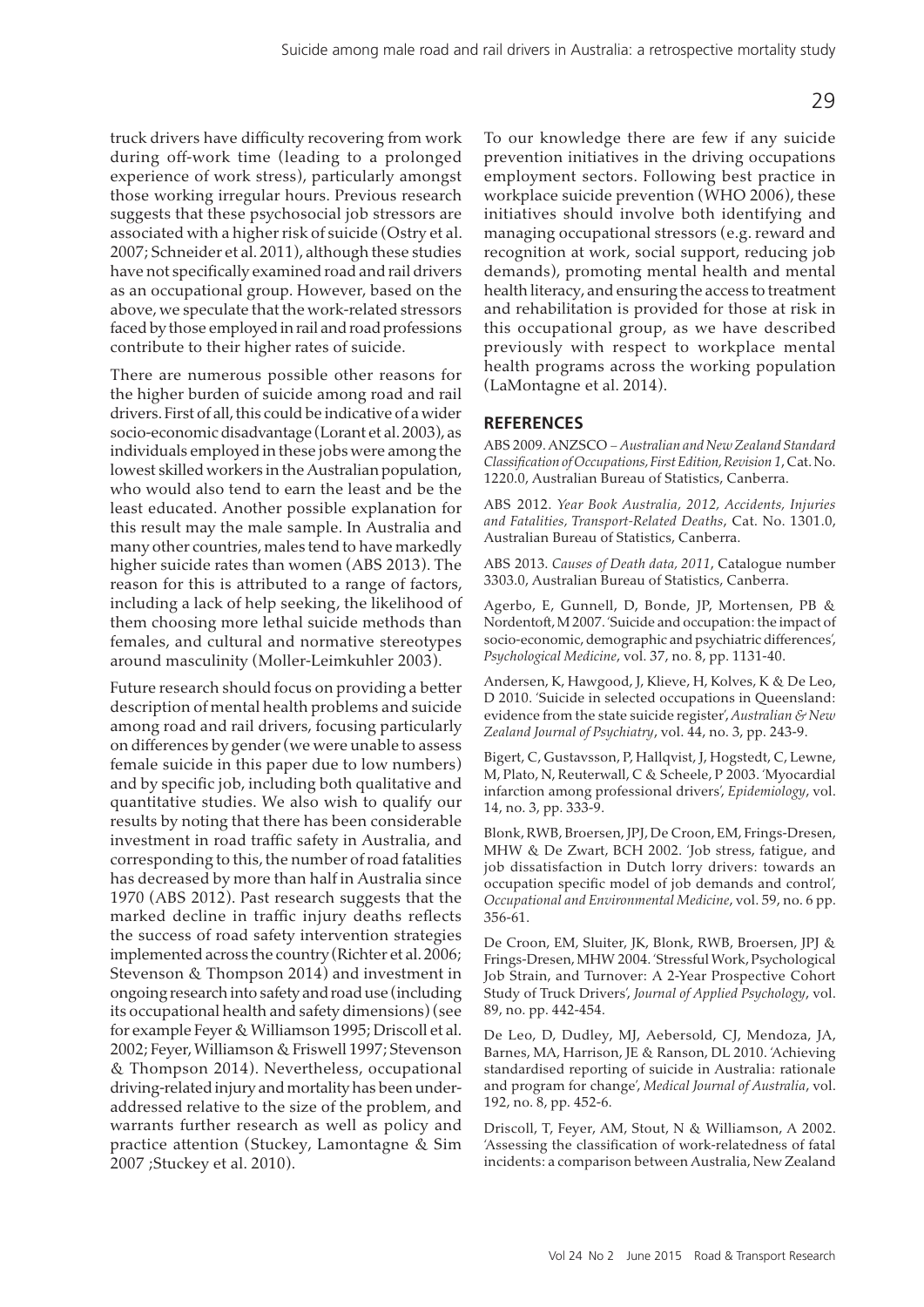# 30

and the United States', *Injury Control and Safety Promotion*, vol. 9, no. 1, pp. 32-9.

Feyer, A-M & Williamson, AM 1995. 'Work and rest in the long-distance road transport industry in Australia', *Work & Stress*, vol. 9, no. 2-3, pp. 198-205.

Feyer, AM, Williamson, A & Friswell, R 1997. 'Balancing work and rest to combat driver fatigue: an investigation of two-up driving in Australia', *Accident Analysis and Prevention*, vol. 29, no. 4, pp. 541-53.

Guberan, E, Usel, M, Raymond, L, Bolay, J, Fioretta, G & Puissant, J 1992. 'Increased risk for lung cancer and for cancer of the gastrointestinal tract among Geneva professional drivers', *British Journal of Industrial Medicine*, vol. 49, no. 5, pp. 337-44.

Hedberg, GE, Jacobsson, KA, Janlert, U & Langendoen, S 1993. 'Risk indicators of ischemic heart disease among male professional drivers in Sweden', *Scandinavian Journal of Work, Environment & Health*, vol. 19, no. pp. 326-333.

Lamontagne, AD, Martin, A, Page, KM, Reavley, NJ, Noblet, AJ, Milner, AJ, Keegel, T & Smith, PM 2014. 'Workplace mental health: developing an integrated intervention approach', *BMC Psychiatry*, vol. 14, no. pp. 131.

Lorant, V, Deliège, D, Eaton, W, Robert, A, Philippot, P & Ansseau, M 2003. 'Socioeconomic inequalities in depression: A meta-analysis', *American Journal of Epidemiology*, vol. 157, no. 2, pp. 98-112.

Milner, A, Niven, H & Lamontagne, A 2014. 'Suicide by occupational skill level in the Australian construction industry: data from 2001 to 2010', *Australian & New Zealand Journal of Public Health*, vol. 38, no. 3, pp. 281-5.

Milner, A, Spittal, MJ, Pirkis, J & Lamontagne, AD 2013. ' Suicide by occupation: A systematic review and metaanalysis', *British Journal of Psychiatry*, vol. 203, no. pp. 409- 416.

Moller-Leimkuhler, AM 2003. 'The gender gap in suicide and premature death or: why are men so vulnerable?', *European Archives of Psychiatry & Clinical Neuroscience*, vol. 253, no. 1, pp. 1-8.

Ostry, A, Maggi, S, Tansey, J, Dunn, J, Hershler, R, Chen, L, Louie, AM & Hertzman, C 2007. 'The impact of psychosocial work conditions on attempted and completed suicide among western Canadian sawmill workers', *Scandinavian Journal of Public Health*, vol. 35, no. 3, pp. 265-71.

Richter, ED, Berman, T, Friedman, L & Ben-David, G 2006. 'Speed, road injury, and public health', *Annual Review of Public Health*, vol. 27, no. pp. 125-52.

Riise, T, Moen, BE & Nortvedt, MW 2003. 'Occupation, lifestyle factors and health-related quality of life: the Hordaland Health Study', *Journal of Occupational and Environental Medicine*, vol. 45, no. 3, pp. 324-32.

Roberts, SE, Jaremin, B & Lloyd, K 2013. 'High-risk occupations for suicide', *Psychological Medicine*, vol. 43, no. 06, pp. 1231-1240.

Schneider, B, Grebner, K, Schnabel, A, Hampel, H, Georgi, K & Seidler, A 2011. 'Impact of employment status and work-related factors on risk of completed suicide. A casecontrol psychological autopsy study', *Psychiatry Research*, vol. 190, no. 2-3, pp. 265-70.

Stevenson, M & Thompson, J 2014. 'On the road to prevention: road injury and health promotion', *Health Promotion Journal of Australia*, vol. 25, no. 1, pp. 4-7.

Stuckey, R, Lamontagne, AD, Glass, DC & Sim, MR 2010. 'Estimating fatality rates in occupational light vehicle users using vehicle registration and crash data', *Australian & New Zealand Journal of Public Health*, vol. 34, no. 2, pp. 142-5.

Stuckey, R, Lamontagne, AD & Sim, M 2007. 'Working in light vehicles--a review and conceptual model for occupational health and safety', *Accident Analysis and Prevention*, vol. 39, no. 5, pp. 1006-14.

WHO 2006. *Preventing Suicide – A Resource at Work*, World Health Organization, Geneva Switzerland.



#### **Allison Milner**

Allison Milner, BPsych(Hons), MEpi, PhD, is a Senior Research Fellow at the School of Health and Social Development, Deakin University. Her current areas of research interest include the influence of employment characteristics, quality of work, job stress, and unemployment as determinants of mental health and suicidality. Allison's work ranges across a number of externally-funded etiologic and intervention projects. She works with key policy stakeholders to promote research on the link between work and suicide, and is the co-chair for an international panel of researchers aiming to promote workplace suicide prevention.



#### **Kathryn Page**

Kathryn Page, BPsych(Hons), DPsych, is an Honorary Fellow in the Work, Health & Wellbeing Unit in the Population Health Strategic Research Centre at Deakin University in Melbourne, Australia. Her research interests include the development of workplace mental health interventions with a focus on strategic leadership and organisational development. Her research to date has been strongly applied, spanning occupational health psychology, employee strengths, positive psychology interventions, the